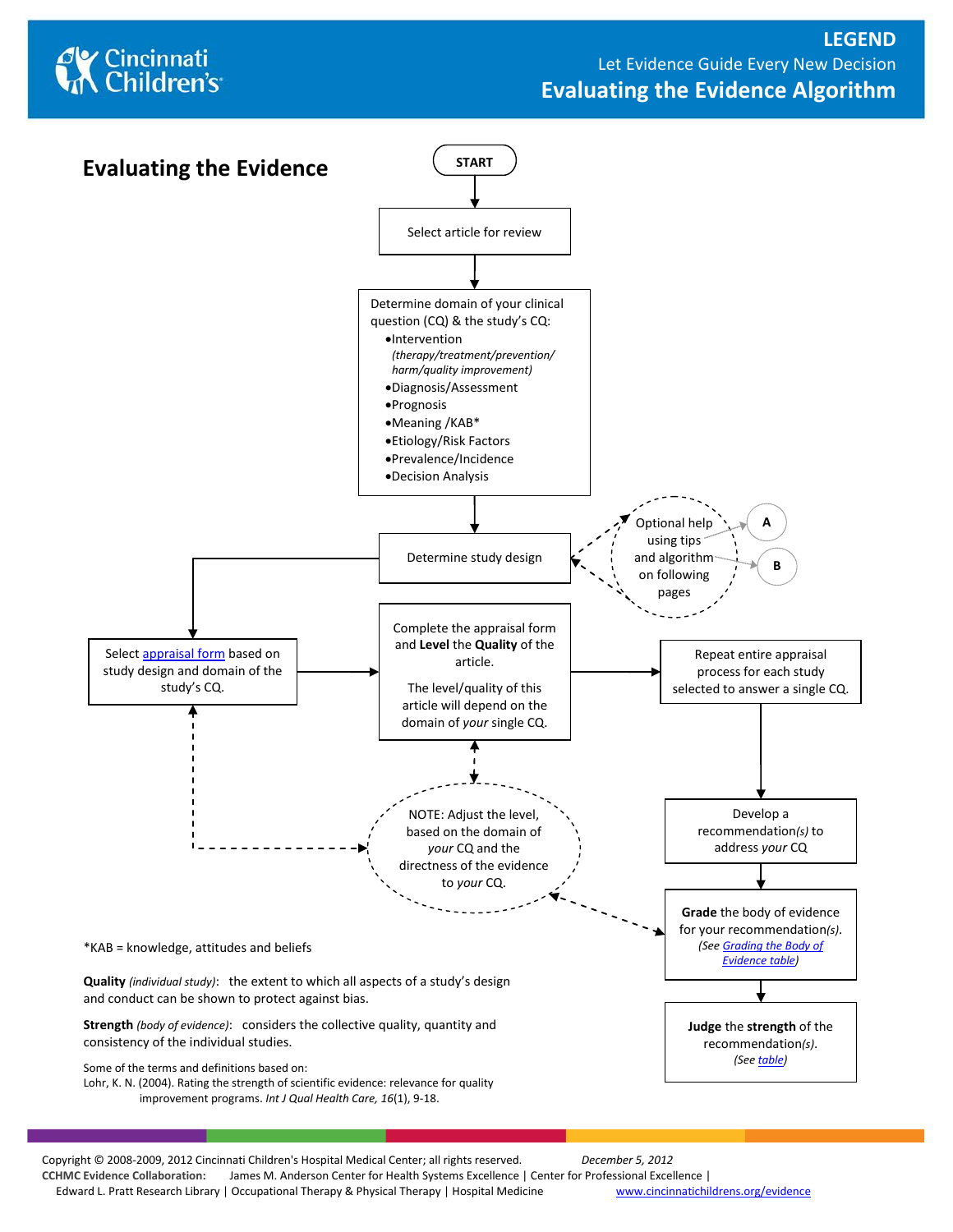



### **Tips for Determining Study Design:**

### All Users:

Selection of the appropriate appraisal form is based on the domain of the study design and the study's clinical question. Some study designs share the same form, and the terminal boxes in the algorithm on the following pages represent one appraisal form per box.

#### *Note that:*

- Study designs are not always obvious from the publication.
- Some studies are mixed types.
- Some authors use misleading words to describe their studies.

THEREFORE, if the user is unsure that the correct study design is selected, *IT'S NOT A BIG DEAL*. The user may:

- Pick one and if the appraisal form isn't helpful, try another.
- Use questions from more than one study design, if appropriate.
- Omit answers to questions if they don't apply to the study.

Users somewhat familiar with study designs:

- Scanning the title or abstract may provide the answer immediately.
- For clarifying details, the methods section will be very helpful.
- For less obvious study designs, a careful reading of the methods will be necessary.
- The use of the algorithms on the following pages may help confirm the answer or help decide between two or more possible designs.

Users very unfamiliar with study designs:

- Look at the terminal boxes on the following pages—these are the possible types of study designs.
- Scanning the title or abstract may provide the answer immediately.
- For additional details, the methods section will be very helpful.
- For less obvious study designs, a careful reading of the methods will be necessary.
- The use of the algorithms on the following pages may help confirm the answer, help to decide between two or more possible designs, or consider going step-by-step through the algorithm as a learning process.
- Many of the terms in the algorithm are technical, and the user may need to ask for help or use other information resources.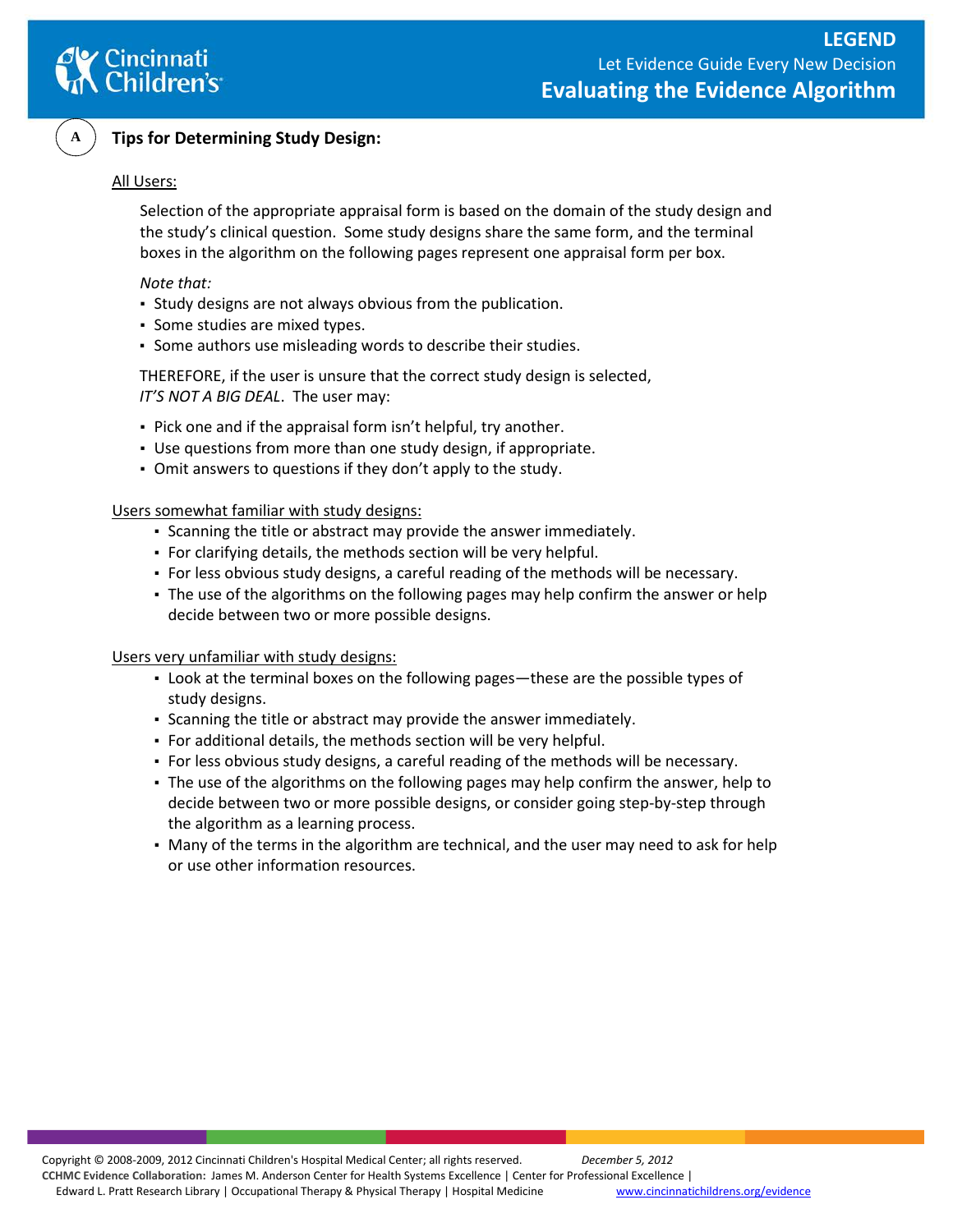# **C** Cincinnati<br> **Children's**

## **LEGEND**  Let Evidence Guide Every New Decision **Evaluating the Evidence Algorithm**



Briss, P. A., Zaza, S., Pappaioanou, M., et al. (2000). Developing an evidence-based Guide to Community Preventive Services--methods. The Task Force on Community Preventive Services. *Am J Prev Med, 18*(1 Suppl), 35-43.